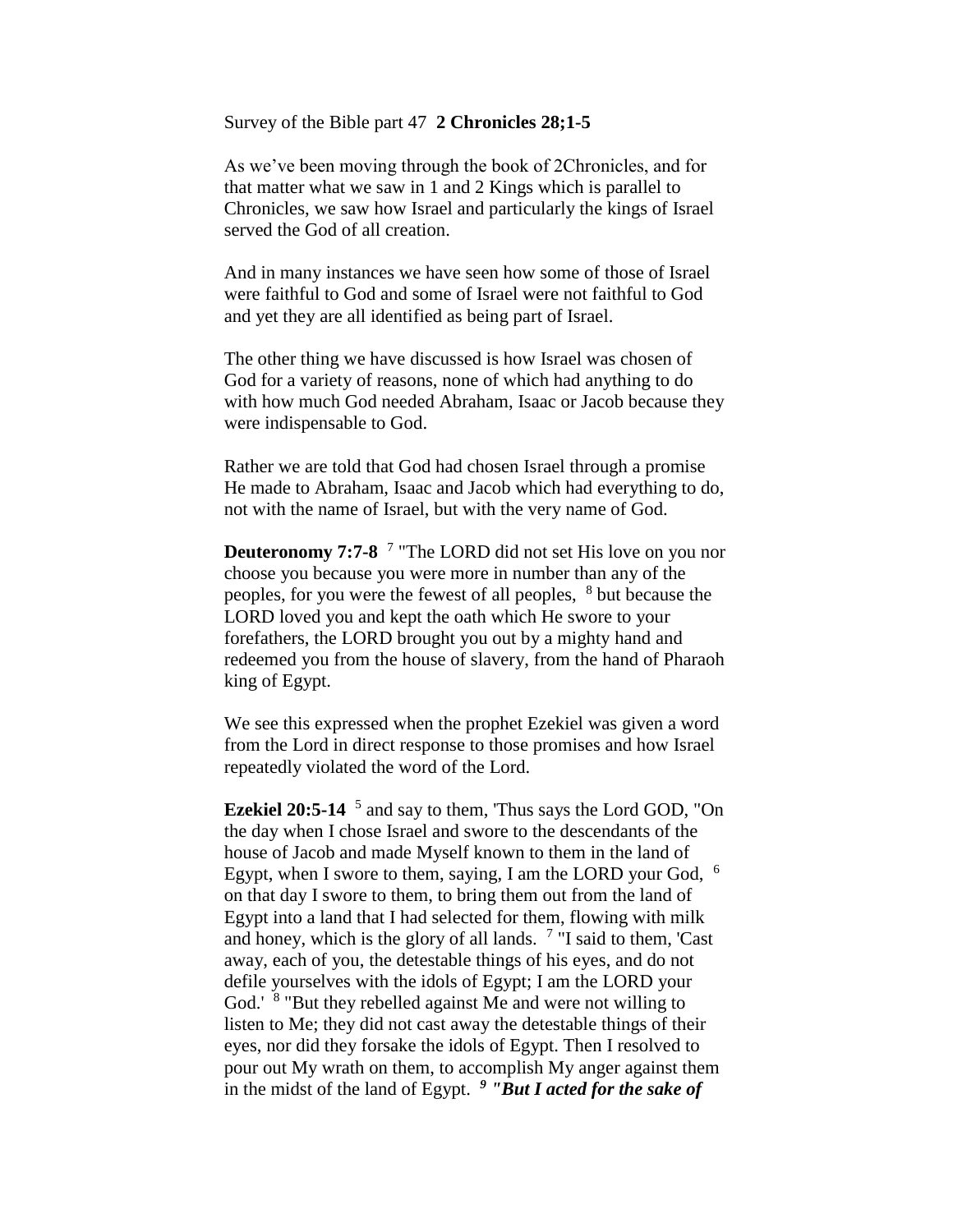*My name, that it should not be profaned in the sight of the nations among whom they lived, in whose sight I made Myself known to them by bringing them out of the land of Egypt. <sup>10</sup> "So I took them out of the land of Egypt and brought them into the wilderness.* <sup>11</sup> "I gave them My statutes and informed them of My ordinances, by which, if a man observes them, he will live.  $12$ "Also I gave them My sabbaths to be a sign between Me and them, that they might know that I am the LORD who sanctifies them.  $^{13}$ "But the house of Israel rebelled against Me in the wilderness. They did not walk in My statutes and they rejected My ordinances, by which, if a man observes them, he will live; and My sabbaths they greatly profaned. Then I resolved to pour out My wrath on them in the wilderness, to annihilate them.  $14$  "But I acted for the sake of My name, that it should not be profaned in the sight of the nations, before whose sight I had brought them out.

In that same word given to Ezekiel God then makes another pronouncement on Israel that seems to have turned 180 degrees, from wrath to acceptance.

**Ezekiel 20:36-42** <sup>36</sup> "As I entered into judgment with your fathers in the wilderness of the land of Egypt, so I will enter into judgment with you," declares the Lord GOD.  $37$  "I will make you pass under the rod, and I will bring you into the bond of the covenant;  $38$  and I will purge from you the rebels and those who transgress against Me; I will bring them out of the land where they sojourn, but they will not enter the land of Israel. Thus you will know that I am the LORD. <sup>39</sup> "As for you, O house of Israel," thus says the Lord GOD, "Go, serve everyone his idols; *but later you will surely listen to Me, and My holy name you will profane no longer with your gifts and with your idols. <sup>40</sup> "For on My holy mountain, on the high mountain of Israel," declares the Lord GOD, "there the whole house of Israel, all of them, will serve Me in the land; there I will accept them and there I will seek your contributions and the choicest of your gifts, with all your holy things.* <sup>41</sup> "As a soothing aroma I will accept you when I bring you out from the peoples and gather you from the lands where you are scattered; and I will prove Myself holy among you in the sight of the nations. <sup>42</sup> "And you will know that I am the LORD, when I bring you into the land of Israel, into the land which I swore to give to your forefathers.

What's interesting about this portion of Scripture is again how God uses O.T. Israel as a sign and a picture of the Israel that is to come many years later. That Israel that Ezekiel speaks of in the future is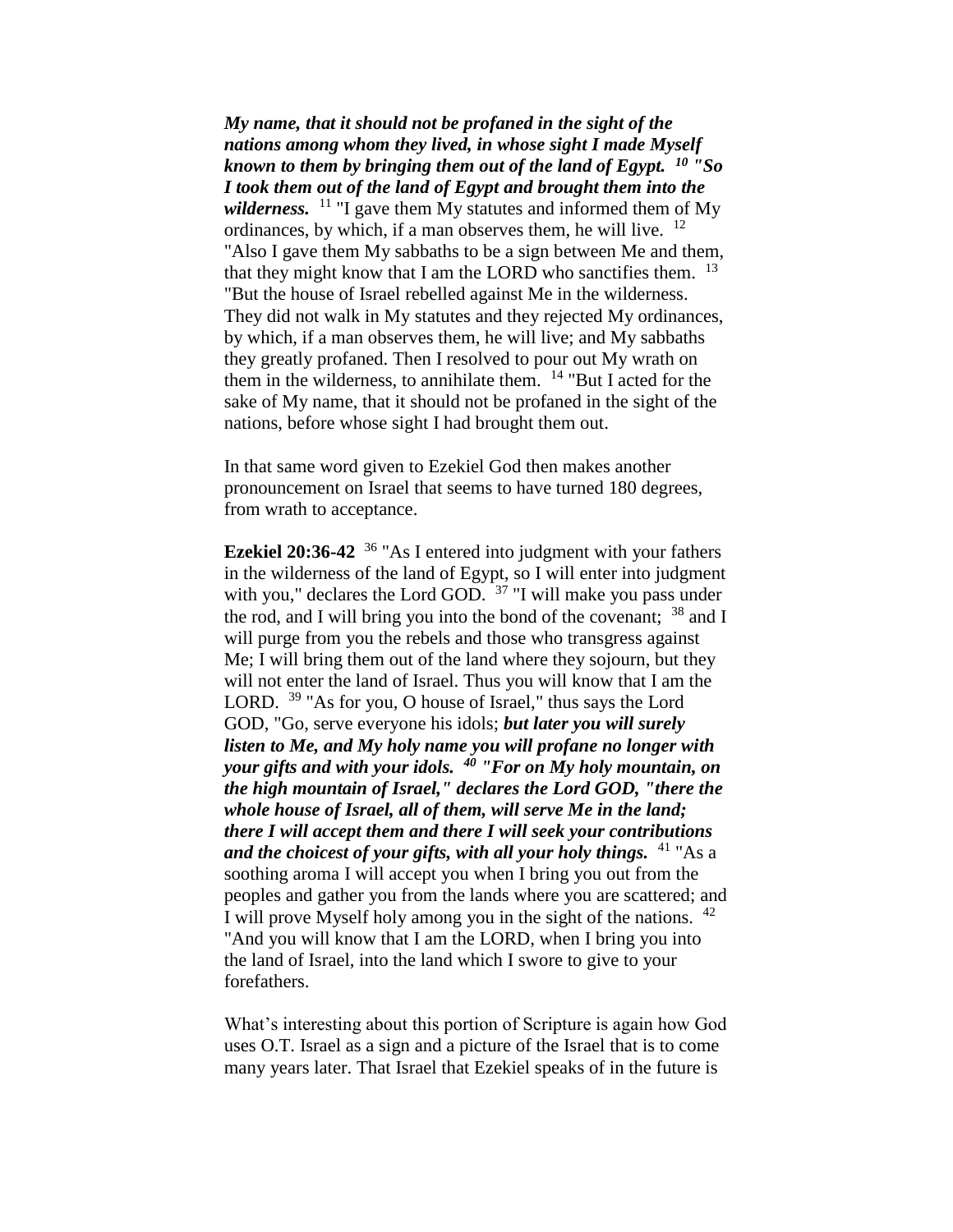what we've discussed when Paul properly identifies who that Israel is.

**Romans 9:6-8** <sup>6</sup> But *it is* not as though the word of God has failed. For they are not all Israel who are *descended* from Israel; <sup>7</sup> nor are they all children because they are Abraham's descendants, but: "THROUGH ISAAC YOUR DESCENDANTS WILL BE NAMED." <sup>8</sup> That is, it is not the children of the flesh who are children of God, but the children of the promise are regarded as descendants.

Paul makes a distinction between the physical seed of Israel and the spiritual seed of Israel whom Paul identifies here as the children of the promise, whom he also identifies as children of Abraham.

NAU **Romans 4:13** For the promise to Abraham or to his descendants that he would be heir of the world was not through the Law, but through the righteousness of faith.

### **In this verse which group of heirs of Abraham are identified?**

The world.

# **And according to this verse how do these folks becomes heirs?**

Through the righteousness of faith.

But as we've discussed before when Israel is seen in the O.T. where both types of Israelites are exposed we see the faithful and the unfaithful living under the same covenant promises.

In fact, this is precisely the exact same situation we see in Paul's day with the Jews. There were faithful Israelites and unfaithful Israelites and yet Paul says that only the faithful Israelites, those of the faith of Abraham, are considered to be true Israel.

Those of the O.T. who were faithful to the promises of God were always known as the remnant of the larger group Israel.

When God had judged Israel by choosing the Assyrians to destroy and take Israel into captivity He still judged the Assyrians for their actions against His chosen Israel.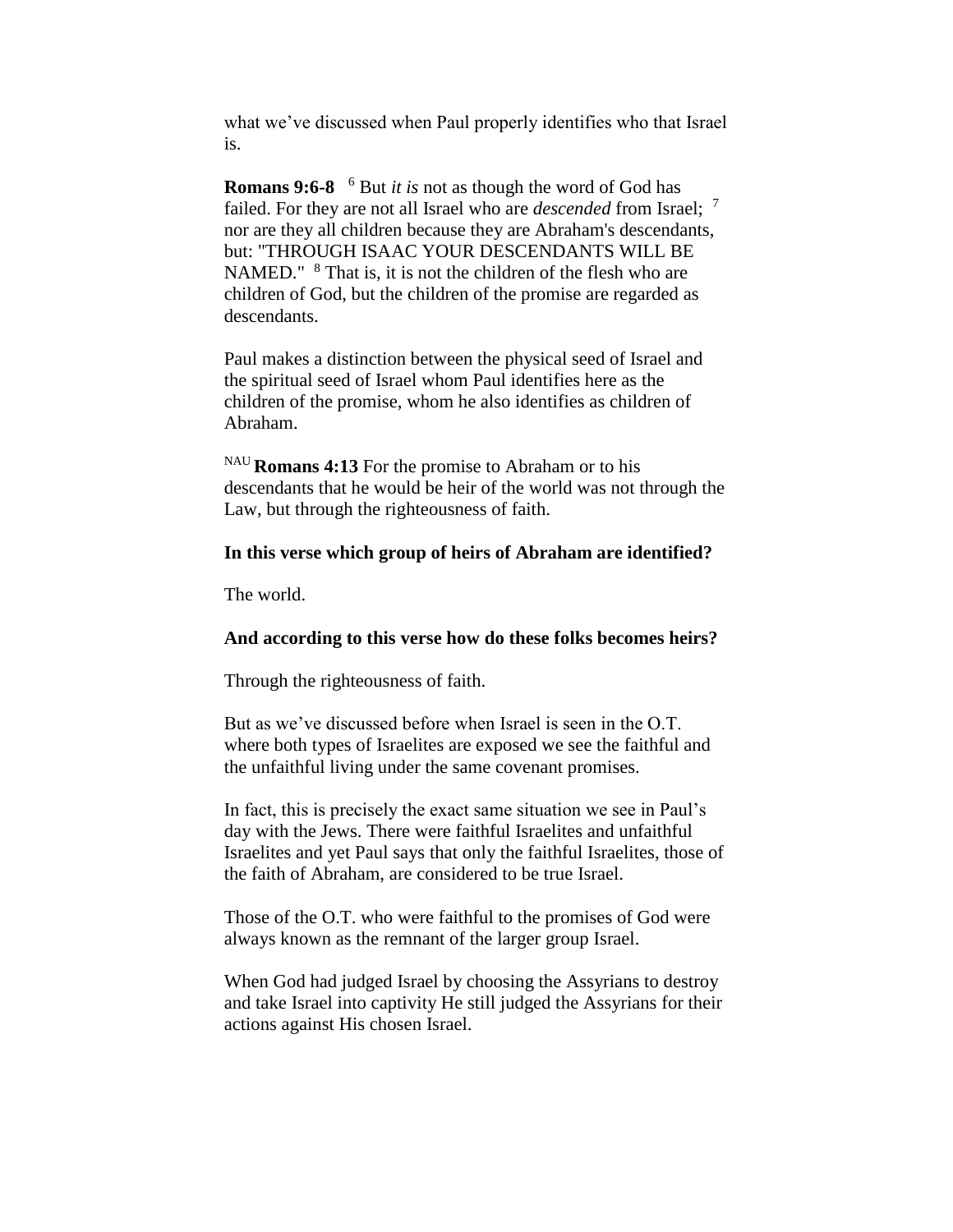Part of that judgment was to bring Israel out of Assyria and reestablish them, but note what part of Israel is allowed back in the Promised land.

**Isaiah 10:20-22** <sup>20</sup> Now in that day the remnant of Israel, and those of the house of Jacob who have escaped, will never again rely on the one who struck them, but will truly rely on the LORD, the Holy One of Israel. <sup>21</sup> A remnant will return, the remnant of Jacob, to the mighty God.  $^{22}$  For though your people, O Israel, may be like the sand of the sea, *Only* a remnant within them will return; A destruction is determined, overflowing with righteousness.

Here again Israel is used as a picture of the way God chooses a remnant of Israel to represent Him in this world. Not everyone who is simply a physical descendant of Jacob will be used by God in such a way.

This is why when we study 2Chronicles for example God clearly shows us in the leaders of Judah how one man or one generation seeks the God of creation while the next leader or next generation does not. Jotham, for example, is the one we ended with last week of whom we're told.

**2 Chronicles 27:2** <sup>2</sup> He did right in the sight of the LORD, according to all that his father Uzziah had done; however he did not enter the temple of the LORD. But the people continued acting corruptly.

And then he dies and his son becomes king and we read this.

**2 Chronicles 28:1-5** NAU Ahaz *was* twenty years old when he became king, and he reigned sixteen years in Jerusalem; and he did not do right in the sight of the LORD as David his father *had done*. <sup>2</sup> But he walked in the ways of the kings of Israel; he also made molten images for the Baals. <sup>3</sup> Moreover, he burned incense in the valley of Ben-hinnom and burned his sons in fire, according to the abominations of the nations whom the LORD had driven out before the sons of Israel. <sup>4</sup> He sacrificed and burned incense on the high places, on the hills and under every green tree.  $5$  Wherefore, the LORD his God delivered him into the hand of the king of Aram; and they defeated him and carried away from him a great number of captives and brought *them* to Damascus. And he was also delivered into the hand of the king of Israel, who inflicted him with heavy casualties.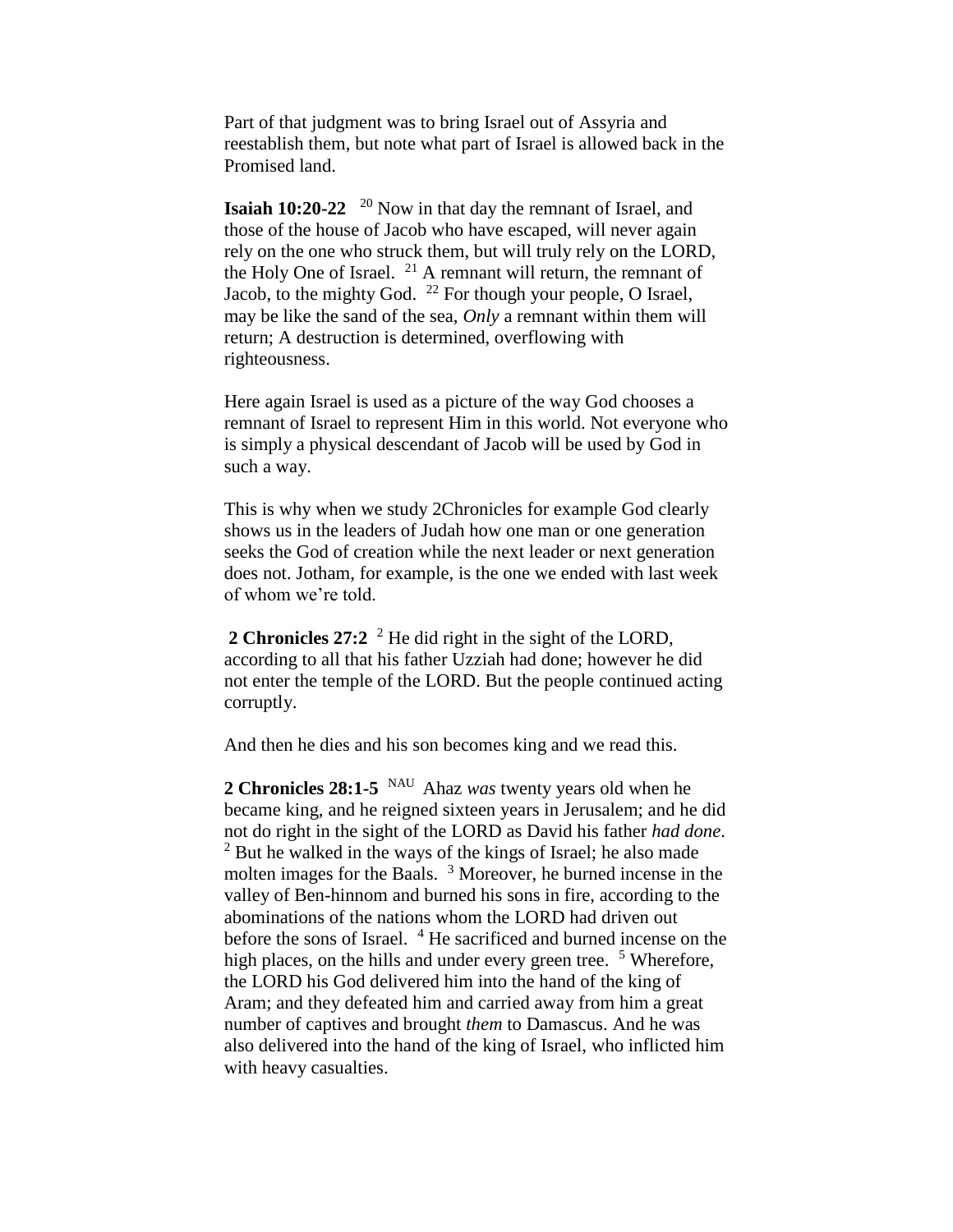## **So, why is it that one king will serve the Lord and the very next king will not?**

Because God has chosen out of Israel a remnant that can only be defined as the true Israel of God. And by the way this is exactly what we see when the prophet Ezekiel speaks of God bringing Israel back into the land of promise.

**Ezekiel 20:36-42**  <sup>36</sup> "As I entered into judgment with your fathers in the wilderness of the land of Egypt, so I will enter into judgment with you," declares the Lord GOD.  $37$  "I will make you pass under the rod, and I will bring you into the bond of the covenant;  $38$  and I will purge from you the rebels and those who transgress against Me;

## **How many groups of people is God addressing here in these verses?**

Two groups, both made up of one physical people called Israel.

### **When God says, He will enter into judgment in verse 36 who is being addressed?**

The physical descendants of Abraham. And so, you have this large group called Israel of whom God says, I will enter into judgment with you just as I entered into judgment with your fathers in the wilderness. So, we have a clear picture of who is being addressed in verse 36. It's Israel.

But notice what God says to this larger group of Israelites in verses 37-38.

**Ezekiel 20:37-38** <sup>37</sup> "I will make you pass under the rod, and I will bring you into the bond of the covenant; <sup>38</sup> and I will purge from you the rebels and those who transgress against Me;

# **What does it mean when God says to this larger group Israel, I will make you pass under the rod?**

This is an expression of a shepherd using his staff to count and mark off his sheep. It was not uncommon for more than one shepherd with more than one flock of sheep grazing in the same pasture. Primarily for safety sake as each shepherd would engage in protecting the entire flock.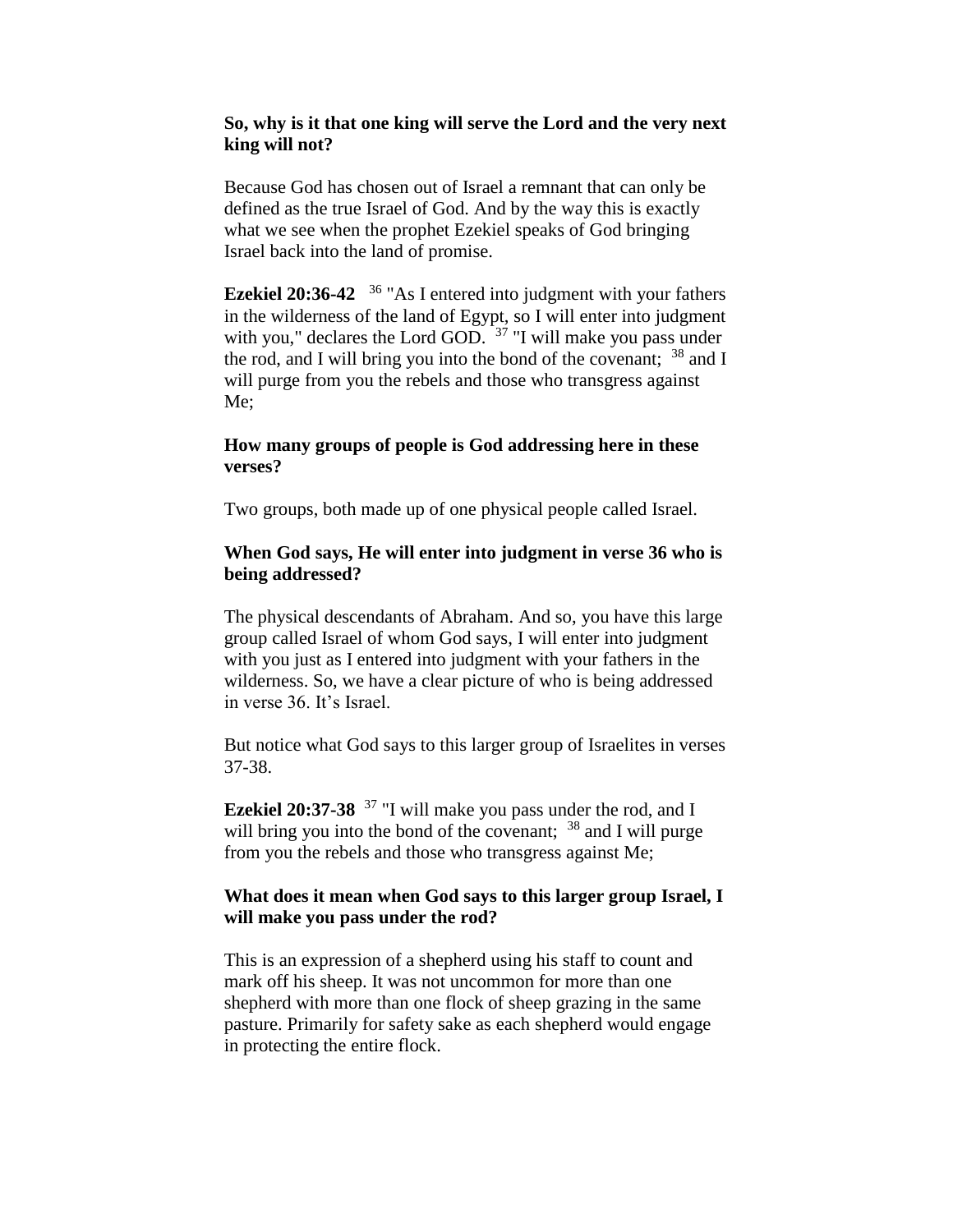But when it was time for each shepherd to bring his sheep together at the end of the day they would have the sheep pass under their rod and for each sheep that was theirs they would touch that sheep who was then herded in a separate place as belonging to that shepherd.

Leviticus 27:32<sup>32</sup> 'For every tenth part of herd or flock, whatever passes under the rod, the tenth one shall be holy to the LORD.

And so, in this verse we have a picture of the entire flock but only a portion of that flock shall be counted as being holy to the Lord.

# **And so, when Ezekiel says that God will make the entire nation of Israel pass under the rod and through that action will purge of that entire nation called Israel, "those who transgress against Me", what is He saying as to those who are not purged?**

And so, in a very real sense we have two Israel's being spoken of in Ezekiel, one that is only the physical descendants of Abraham, and the other chosen by God as He desires to choose, who are then identified as His sheep.

It is these chosen sheep who have passed under the rod and counted to be a part of God's chosen flock who we are told enter into the bond of the covenant.

**Well, how is that possible when all of these Jews, these Israelites, are already under the bond of the covenant?, and by that we mean the old covenant given to Abraham, Isaac and Jacob.**

Only if we're talking about a new covenant that will fulfill and make the old covenant obsolete.

Ezekiel is giving us a clear picture of the flock of God who are going to enjoy the blessings of the new covenant in the blood of Jesus Christ. And by the way, this new covenant was a present reality in Ezekiel's day even though Jesus Christ wouldn't come onto the scene until many years later.

#### **Why would that be?**

Because it would be accepted by faith by the O.T. saints in the same way you and I accept by faith the ultimate culmination of that promise found in the New heavens and new earth, which by the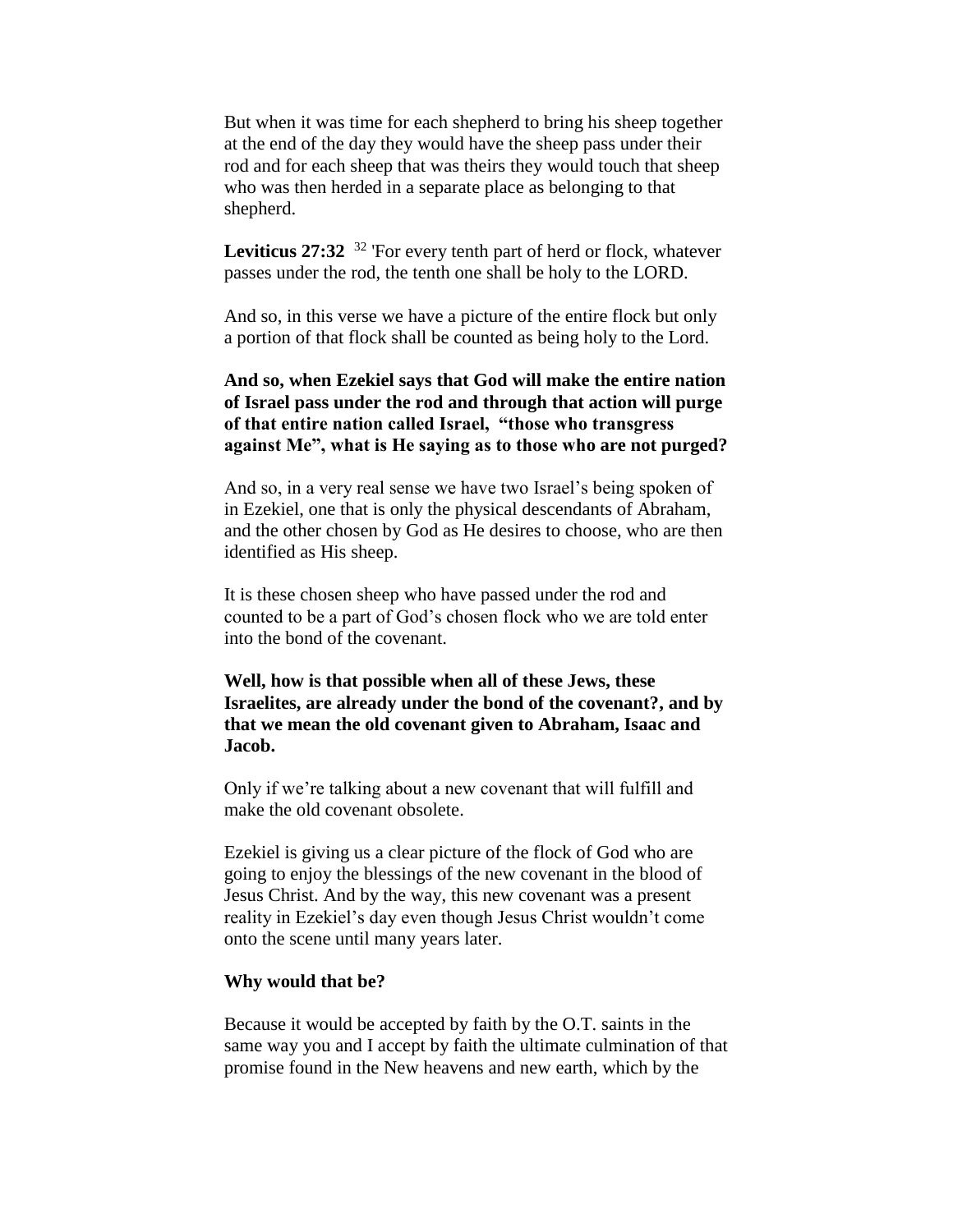way Abraham did as well. And so, even for Abraham it was the New covenant promise that he longed for.

By faith, he saw himself and all those who had his faith, as belonging to an Israel that would long for the city with the foundations whose architect and builder is God. And yet, in his faith he never entered into the physical Promised land as he wandered in the land as an alien.

In the exact same way, though we don't physically reign on the new earth, we are seated with Christ as co-heirs in the heavenly places by promise today.

**Ephesians 2:4-9** <sup>4</sup> But God, being rich in mercy, because of His great love with which He loved us,  $5$  even when we were dead in our transgressions, made us alive together with Christ (by grace you have been saved), <sup>6</sup> and raised us up with Him, and seated us with Him in the heavenly *places* in Christ Jesus,  $\frac{7}{1}$  so that in the ages to come He might show the surpassing riches of His grace in kindness toward us in Christ Jesus.  $\frac{8}{3}$  For by grace you have been saved through faith; and that not of yourselves, *it is* the gift of God; <sup>9</sup> not as a result of works, so that no one may boast.

When we study the nation of Israel under the Old covenant it is always a picture of the future Israel under the promise of the New Covenant, otherwise there is always the tendency to go back to the Old Covenant people and its Old covenant practices.

This was the danger the writer of Hebrews spoke of time and again in that book when he pointed out that the first covenant was always to point to as a sign post for the second covenant.

**Hebrews 8:7-13** <sup>7</sup> For if that first *covenant* had been faultless, there would have been no occasion sought for a second.  $8$  For finding fault with them, He says, "BEHOLD, DAYS ARE COMING, SAYS THE LORD, WHEN I WILL EFFECT A NEW COVENANT WITH THE HOUSE OF ISRAEL AND WITH THE HOUSE OF JUDAH; <sup>9</sup> NOT LIKE THE COVENANT WHICH I MADE WITH THEIR FATHERS ON THE DAY WHEN I TOOK THEM BY THE HAND TO LEAD THEM OUT OF THE LAND OF EGYPT; FOR THEY DID NOT CONTINUE IN MY COVENANT, AND I DID NOT CARE FOR THEM, SAYS THE LORD. <sup>10</sup> "FOR THIS IS THE COVENANT THAT I WILL MAKE WITH THE HOUSE OF ISRAEL AFTER THOSE DAYS, SAYS THE LORD: I WILL PUT MY LAWS INTO THEIR MINDS, AND I WILL WRITE THEM ON THEIR HEARTS.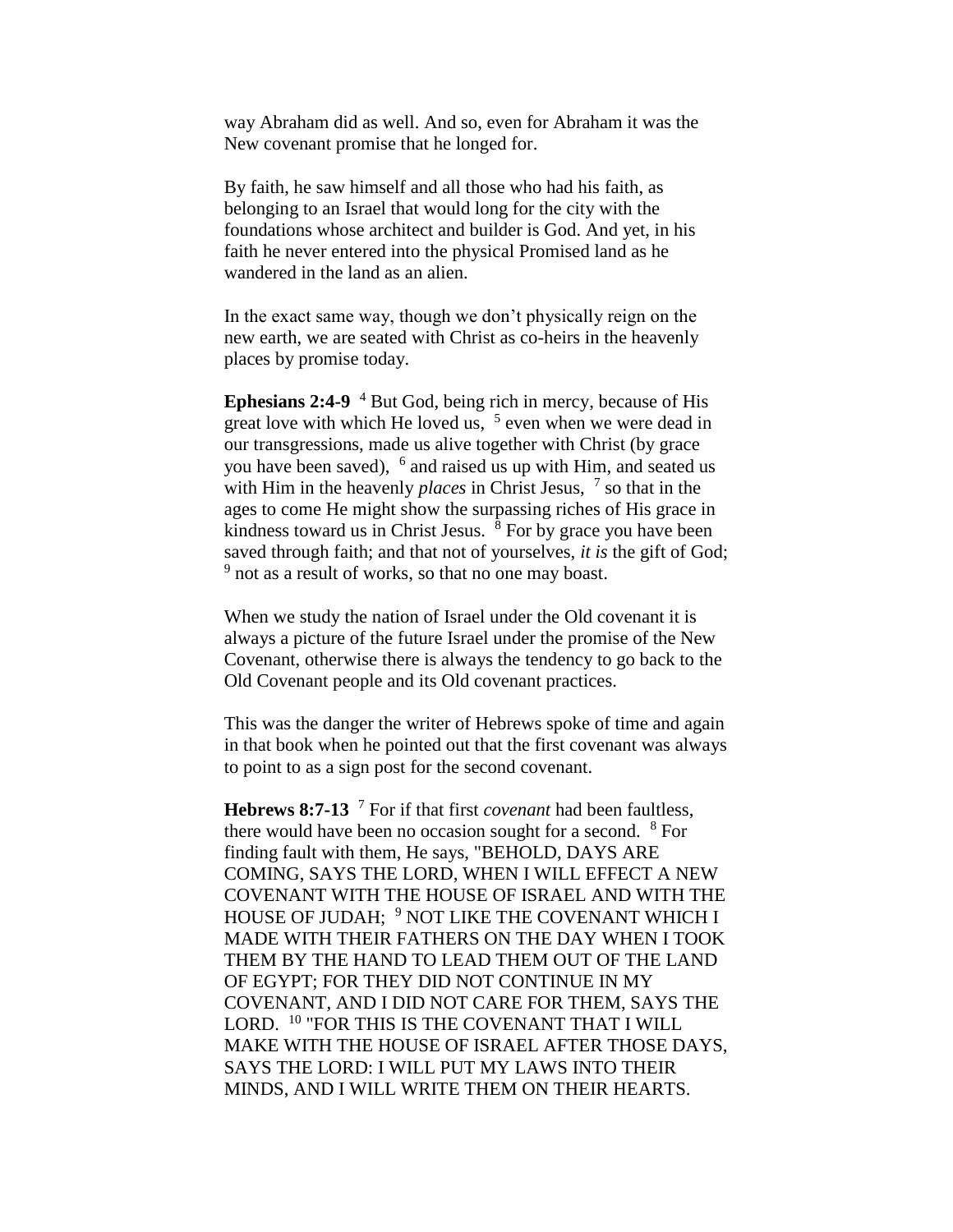AND I WILL BE THEIR GOD, AND THEY SHALL BE MY PEOPLE. <sup>11</sup> "AND THEY SHALL NOT TEACH EVERYONE HIS FELLOW CITIZEN, AND EVERYONE HIS BROTHER, SAYING, 'KNOW THE LORD,' FOR ALL WILL KNOW ME, FROM THE LEAST TO THE GREATEST OF THEM. <sup>12</sup> "FOR I WILL BE MERCIFUL TO THEIR INIQUITIES, AND I WILL REMEMBER THEIR SINS NO MORE." <sup>13</sup> When He said, "A new *covenant*," He has made the first obsolete. But whatever is becoming obsolete and growing old is ready to disappear.

**When God says that He is making a new covenant with the house of Israel where that covenant will accomplish some amazing things like putting His law into their minds and writing them on their hearts and to where everyone in this house of Israel will have their sins remembered no more, what Israel is God talking about?**

The Israel that Ezekiel points to as the flock that passes under the rod of whom God chooses and sets aside as holy.

**Ezekiel 20:40-42** <sup>40</sup> "For on My holy mountain, on the high mountain of Israel," declares the Lord GOD, "there the whole house of Israel, all of them, will serve Me in the land; there I will accept them and there I will seek your contributions and the choicest of your gifts, with all your holy things.  $41$  "As a soothing aroma I will accept you when I bring you out from the peoples and gather you from the lands where you are scattered; and I will prove Myself holy among you in the sight of the nations.  $42$  "And you will know that I am the LORD, when I bring you into the land of Israel, into the land which I swore to give to your forefathers.

Abraham was "the" forefather and it was never his intention to only possess real estate in the present Middle east. The land of Israel, like the nation of Israel, was always to point to the real Israel of God and the real Promised land.

The Israel of God under the Old Covenant was always known as the circumcision people of God. But we know that there is a true circumcision that takes place not of the flesh but of the Spirit and it is this true circumcision who are regarded as the true Israel.

NAU **Romans 2:29** But he is a Jew who is one inwardly; and circumcision is that which is of the heart, by the Spirit, not by the letter; and his praise is not from men, but from God.